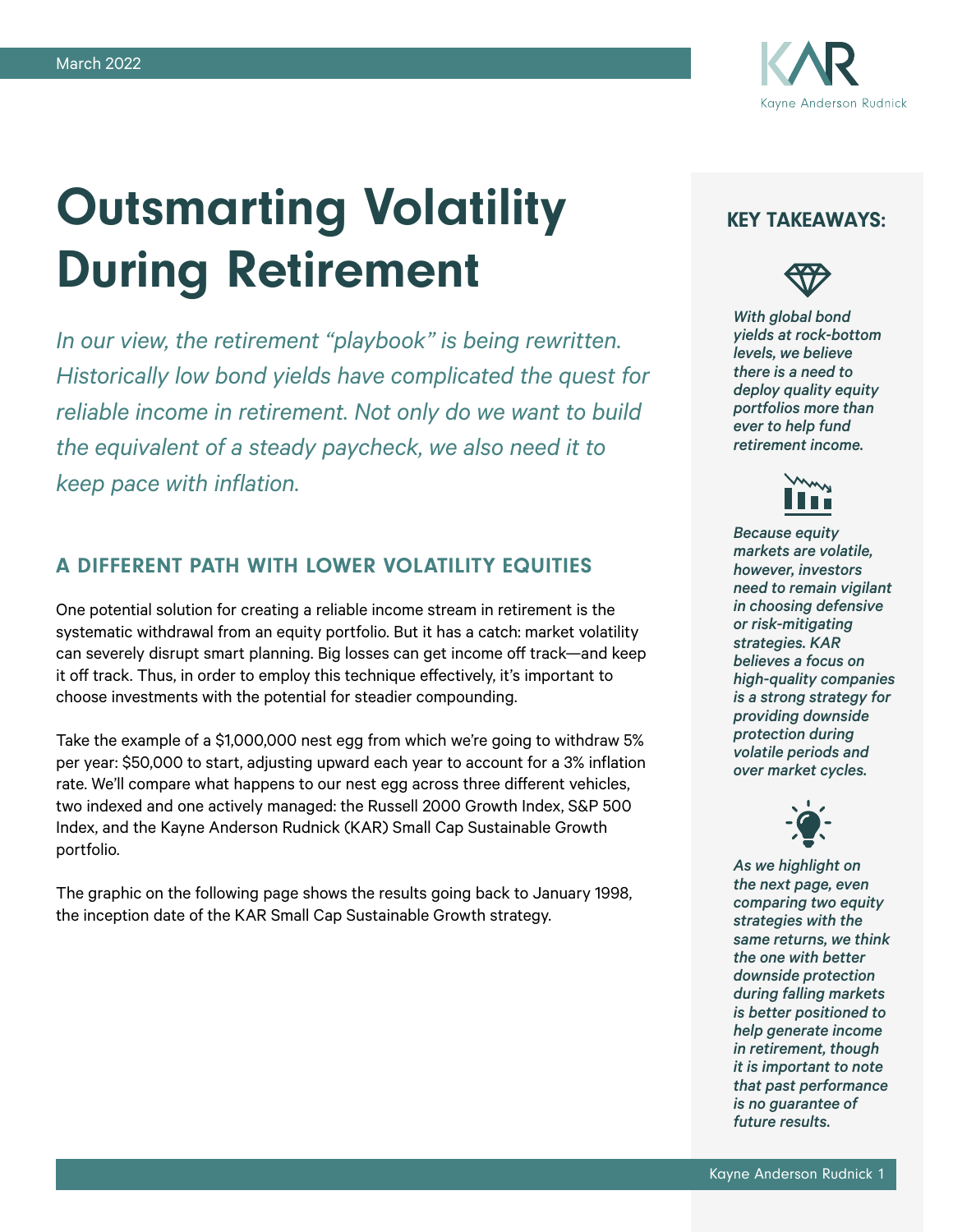#### **A STEADIER SEQUENCE OF RETURNS**

January 1998–March 2022



*Starting value of \$1M at January 1, 1998. Withdrawals taken December 31 of each year. "Lost Decade" reflects the time period between January 1, 2000 to December 31, 2009 when the S&P 500 Index posted its first negative "named" decade since inception of the index in 1926. Chart returns are cumulative. "Lost Decade" returns are annualized. The performance figures presented above are preliminary, unaudited, unreconciled, and are gross of fees unless otherwise specified. Any net of fees returns shown reflect the payment of investment management fees and in some instances, other fees and expenses, while any gross of fees returns shown do not. For any gross of fees returns shown, a client's return will be reduced over time by the investment management fees and other expenses their account incurs over time as a client are compounded. KAR's investment management fees are described in KAR's Form ADV, Part 2A. Fees presented on the Disclosure page could vary from the assumed fee in the net-of-fee calculation, as actual fees paid by a particular client account differ depending on a variety of factors including, but not limited to, business unit and size of mandate. The fee used on the Disclosure page utilizes an assumed maximum fee across the firm's business units, which is further detailed on that page. All periods less than one year are*  total returns for the noted timeframe and are not annualized. All rates of return include reinvested dividends and other earnings. Current performance may be lower or higher *than the performance data shown. This material is deemed supplemental and complements the performance and disclosure included in KAR's strategy fact sheets available on kayne.com. For further details on any referenced composites, please see the disclosure statement that accompanies the respective KAR strategy fact sheet found on kayne. com. Data is obtained from systems believed by KAR to be reliable. To the extent actual performance results are shown in comparison to an index, the index is not actively managed and does not reflect the deduction of any investment management or other fees and expenses. While the securities comprising any such index are not identical to*  those in the composite, KAR believes this comparison may be useful in evaluating performance. Past performance is no guarantee of future results. Returns could be *reduced, or losses incurred, due to currency fluctuations.*

Even after withdrawing an inflation-adjusted 5% per year—a total of \$1,721,324—the KAR portfolio ended up at \$5,049,031 gross of fees and \$3,141,692 net of fees. Further, the KAR strategy's long-term performance is highlighted by fewer down years versus the broader equity markets—even during the "lost decade" of the 2000s.

In fact, since inception of the KAR Small Cap Sustainable Growth strategy in 1998 the Russell 2000 Growth Index experienced seven annual losses, while KAR only had four (based on net of fee returns).

The data in the table on the following page exhibits the case of starting retirement at the onset of a prolonged bear market. An investment that offers a more consistent return pattern, including smaller drawdowns, is typically better able to sustain a healthy retirement. In the long run, it matters, as even with a sharp market rebound in 2003 after such an unlucky start, an investment in the S&P 500 and Russell 2000 Growth Index would result in negative 10-year annualized returns over this timeframe. Due to playing defense well in the early choppy markets, the KAR Small Cap Sustainable Growth portfolio generated the needed income and left a much larger nest egg to boot.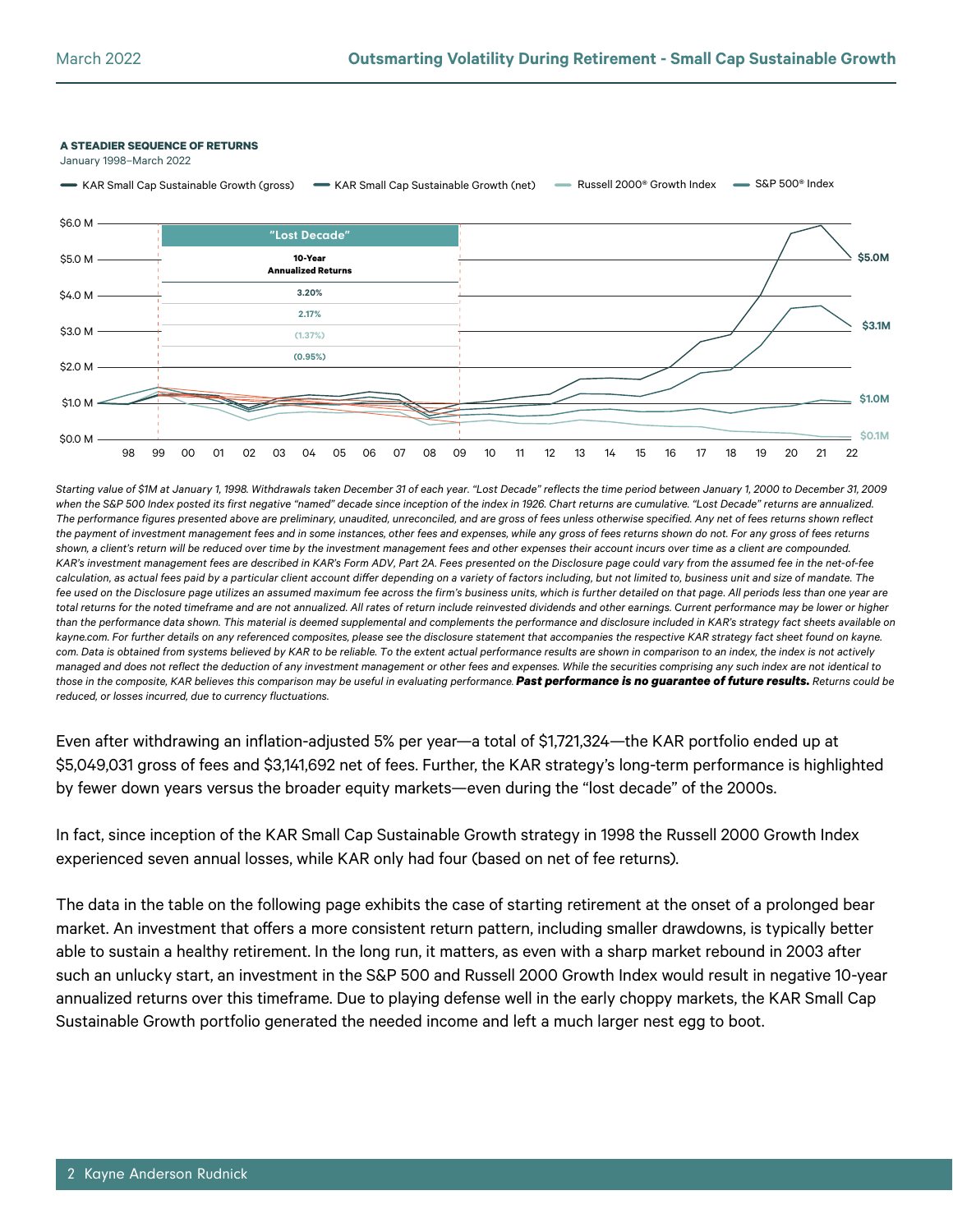## STARTING RETIREMENT BEHIND THE 8-BALL

|                           | 5% Initial<br>Draw +<br><b>3% Inflation</b><br>$($ \$) | <b>KAR Small Cap</b><br><b>Sustainable</b><br><b>Growth (gross)</b><br>$($ \$) | <b>Return</b><br>$(\%)$ | <b>KAR Small Cap</b><br><b>Sustainable</b><br>Growth (net) (\$) | <b>Return</b><br>$(\%)$ | Russell 2000 <sup>®</sup><br>Growth Index (\$) | <b>Return</b><br>$(\%)$ | <b>S&amp;P 500®</b><br>Index $(\$)$ | <b>Return</b><br>$(\%)$ |
|---------------------------|--------------------------------------------------------|--------------------------------------------------------------------------------|-------------------------|-----------------------------------------------------------------|-------------------------|------------------------------------------------|-------------------------|-------------------------------------|-------------------------|
| 2000                      | \$50,000                                               | \$1,012,797                                                                    | 6.28                    | \$1,002,257                                                     | 5.23                    | \$725,707                                      | (22.43)                 | \$858,956                           | (9.10)                  |
| 2001                      | \$51,500                                               | \$966,194                                                                      | 0.48                    | \$945,553                                                       | (0.52)                  | \$607,237                                      | (9.23)                  | \$705,362                           | (11.89)                 |
| 2002                      | \$53,045                                               | \$682,959                                                                      | (23.82)                 | \$659,892                                                       | (24.60)                 | \$370,431                                      | (30.26)                 | \$496,429                           | (22.10)                 |
| 2003                      | \$54,636                                               | \$890,826                                                                      | 38.44                   | \$850,034                                                       | 37.09                   | \$495,614                                      | 48.54                   | \$584,190                           | 28.68                   |
| 2004                      | \$56,275                                               | \$948,728                                                                      | 12.82                   | \$893,253                                                       | 11.70                   | \$510,243                                      | 14.31                   | \$591,487                           | 10.88                   |
| 2005                      | \$57,964                                               | \$908,606                                                                      | 1.88                    | \$843,037                                                       | 0.87                    | \$473,469                                      | 4.15                    | \$562,577                           | 4.91                    |
| 2006                      | \$59,703                                               | \$992,471                                                                      | 15.80                   | \$906,936                                                       | 14.66                   | \$476,953                                      | 13.35                   | \$591,729                           | 15.79                   |
| 2007                      | \$61,494                                               | \$925,099                                                                      | (0.59)                  | \$831,088                                                       | (1.58)                  | \$449,067                                      | 7.05                    | \$562,745                           | 5.49                    |
| 2008                      | \$63,339                                               | \$550,814                                                                      | (33.61)                 | \$482,696                                                       | (34.30)                 | \$212,659                                      | (38.54)                 | \$291,203                           | (37.00)                 |
| 2009                      | \$65,239                                               | \$697,686                                                                      | 38.51                   | \$596,845                                                       | 37.16                   | \$220,720                                      | 34.47                   | \$303,030                           | 26.46                   |
| 2010                      | \$67,196                                               | \$733,899                                                                      | 14.82                   | \$611,357                                                       | 13.69                   | \$217,727                                      | 29.09                   | \$281,480                           | 15.06                   |
| 2011                      | \$69,212                                               | \$795,501                                                                      | 17.82                   | \$644,038                                                       | 16.67                   | \$142,184                                      | (2.91)                  | \$218,213                           | 2.11                    |
| 2012                      | \$71,288                                               | \$829,914                                                                      | 13.29                   | \$651,133                                                       | 12.17                   | \$91,637                                       | 14.59                   | \$181,846                           | 16.00                   |
| 2013                      | \$73,427                                               | \$1,087,505                                                                    | 39.89                   | \$828,595                                                       | 38.53                   | \$57,891                                       | 43.30                   | \$167,316                           | 32.39                   |
| 2014                      | \$75,629                                               | \$1,082,245                                                                    | 6.47                    | \$797,838                                                       | 5.42                    | (\$14,495)                                     | 5.60                    | \$114,590                           | 13.69                   |
| 2015                      | \$77,898                                               | \$1,032,190                                                                    | 2.57                    | \$732,329                                                       | 1.55                    | ( \$92,193)                                    | (1.38)                  | \$38,277                            | 1.38                    |
| 2016                      | \$80,235                                               | \$1,221,482                                                                    | 26.11                   | \$834,296                                                       | 24.88                   | ( \$182, 863)                                  | 11.32                   | ( \$37,380)                         | 11.96                   |
| 2017                      | \$82,642                                               | \$1,615,632                                                                    | 39.03                   | \$1,066,076                                                     | 37.69                   | ( \$306,040)                                   | 22.17                   | ( \$128,183)                        | 21.83                   |
| 2018                      | \$85,122                                               | \$1,703,152                                                                    | 10.69                   | \$1,083,209                                                     | 9.59                    | ( \$362, 675)                                  | (9.31)                  | ( \$207, 685)                       | (4.38)                  |
| 2019                      | \$87,675                                               | \$2,320,005                                                                    | 41.37                   | \$1,428,792                                                     | 40.00                   | ( \$553, 653)                                  | 28.48                   | ( \$360, 752)                       | 31.49                   |
| 2020                      | \$90,306                                               | \$3,266,651                                                                    | 44.70                   | \$1,957,085                                                     | 43.30                   | (\$835,701)                                    | 34.63                   | ( \$517,432)                        | 18.40                   |
| 2021                      | \$93,015                                               | \$3,359,525                                                                    | 5.69                    | \$1,954,930                                                     | 4.64                    | ( \$952,407)                                   | 2.83                    | (\$758,978)                         | 28.71                   |
| <b>Total</b><br>Withdrawn | 1,526,839                                              | <b>Average</b><br><b>Annual Return</b>                                         | 12.54                   |                                                                 | 11.43                   |                                                | 6.62                    |                                     | 7.53                    |

*Starting value of \$1M at January 1, 2000. Withdrawals taken December 31 of each year. The performance figures presented above are preliminary, unaudited, unreconciled,*  and are gross of fees unless otherwise specified. Any net of fees returns shown reflect the payment of investment management fees and in some instances, other fees and *expenses, while any gross of fees returns shown do not. For any gross of fees returns shown, a client's return will be reduced over time by the investment management*  fees and other expenses their account incurs over time as a client are compounded. KAR's investment management fees are described in KAR's Form ADV, Part 2A. Fees *presented on the Disclosure page could vary from the assumed fee in the net-of-fee calculation, as actual fees paid by a particular client account differ depending on a variety of factors including, but not limited to, business unit and size of mandate. The fee used on the Disclosure page utilizes an assumed maximum fee across the firm's business units, which is further detailed on that page. All periods less than one year are total returns for the noted timeframe and are not annualized. All rates of return*  include reinvested dividends and other earnings. Current performance may be lower or higher than the performance data shown. This material is deemed supplemental *and complements the performance and disclosure included in KAR's strategy fact sheets available on kayne.com. For further details on any referenced composites, please see the disclosure statement that accompanies the respective KAR strategy fact sheet found on kayne.com. Data is obtained from systems believed by KAR to be reliable.*  To the extent actual performance results are shown in comparison to an index, the index is not actively managed and does not reflect the deduction of any investment *management or other fees and expenses. While the securities comprising any such index are not identical to those in the composite, KAR believes this comparison may be useful in evaluating performance.Past performance is no guarantee of future results. Returns could be reduced, or losses incurred, due to currency fluctuations.*

*The Russell 2000 Growth Index is a market capitalization-weighted index of growth-oriented stocks of the 2,000 smallest companies in the Russell Universe, which comprises the 3,000 largest U.S. companies. The S&P 500 Index is a free-float market capitalization-weighted index of 500 of the largest U.S. companies. The indexes are calculated on a total return basis with dividends reinvested. The indexes are unmanaged, their returns do not reflect any fees, expenses, or sales charges, and they are not available for direct investment.*